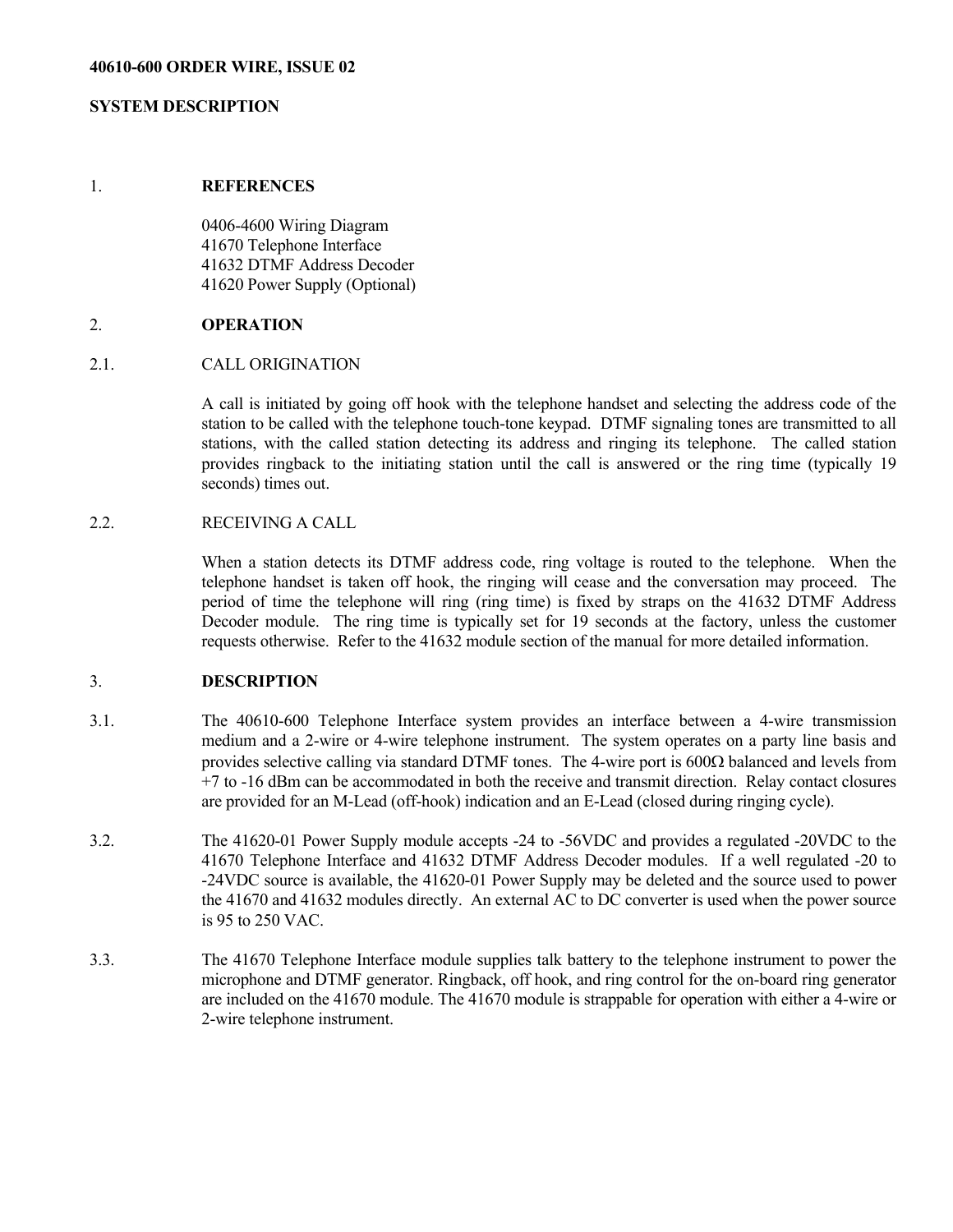3.4. The 41632 DTMF Address Decoder module bridges the Auxiliary Output of the Telephone Interface and provides the detection and address decoding of the DTMF signals. The 41632 module may be programmed for a one, two, three, or four digit address (strappable). Rocker switches are used to program the address code. Ring time is typically set for 19 seconds (strappable).

## 4. **SIGNAL FLOW**

- 4.1. TRANSMIT PATH
- 4.1.1. Signals present at the MIC input (pins U and V) of the 41670 Telephone Interface module are routed to the XMT port (pins H and J) when the telephone handset is off hook. Potentiometer R2 provides level adjustment for the transmit path. When the telephone handset is on hook relay K1 opens the transmit path to prevent spurious signals from being transmitted.

### 4.2. RECEIVE PATH

4.2.1. Signals present at the RCV port (Pins Y and Z) are routed through the 41670 module to the 2W port (pins U and V) for 2-Wire telephone applications, or to the 4-Wire RCVR output (pins P and R) for 4-Wire telephone applications. The Auxiliary Output (pins 21 and 22) is routed to the input of the 41632 DTMF Address Decoder. Potentiometer R3 provides level adjustment for the receive path.

## 5. **INSTALLATION**

5.1.1. Refer to Table B and wiring diagram 0406-4600 for required rear panel terminal block connections for system operation.

> Extra caution must be exercised when connecting the power source to the system when the 41620 Power Supply is not used. The power source must provide a well regulated -20 to -24VDC for satisfactory system operation and prevent damage to the 41632 and 41670 modules.

## 6. **ALIGNMENT**

6.1. Alignment of the system has been performed at the factory. After installation the levels should be verified and adjusted as required. Attachment A lists the levels and impedances for the system. The telephone that will be used with the system should be connected to the system during the alignment process.

> When a signal generator is connected to a test point, the port may be double terminated, causing a reduced signal level. To assure the correct level, bridge the test point with an AC voltmeter and set the signal generator level according to the AC voltmeter reading.

> When taking output level readings, the AC voltmeter will be either terminated or bridged. If it is unknown which is correct, compare the two readings. If a 3.5 dB difference is noted, the bridged reading is correct. If a 6 dB difference is noted, the terminated reading is correct.

6.2. POWER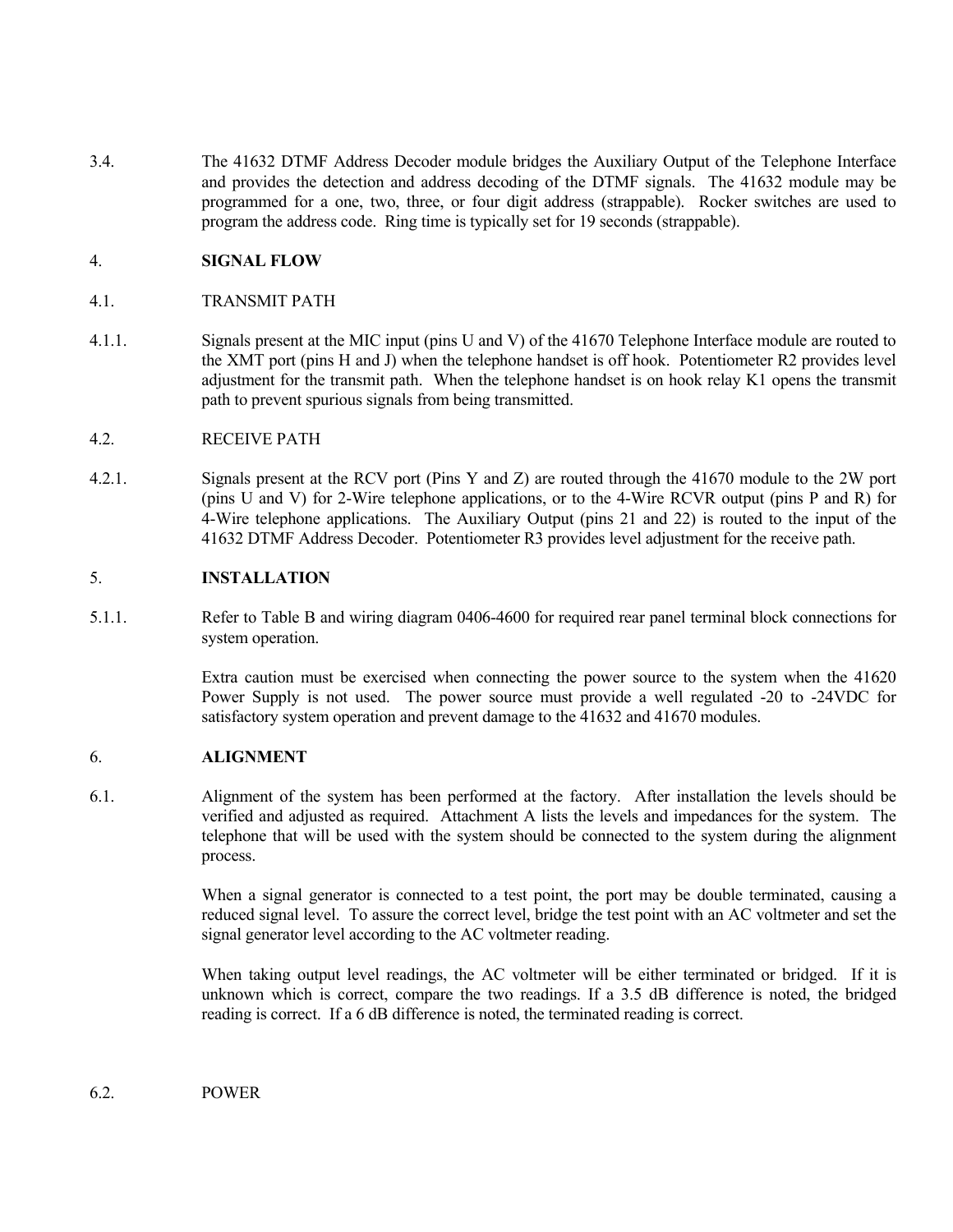6.2.1. Connect a DC voltmeter to the TP1 and GND test points on the 41620 Power Supply. Turn power ON and read -20.0VDC. Adjust R15 on the 41620 module, if required.

## 6.3. TRANSMIT LEVEL

- 6.3.1. Turn system power OFF. Remove the 41670 Telephone Interface module and insert an Extender Card in its place. Insert the 41670 Telephone Interface module into the Extender Card. Turn power ON. Go off hook with the telephone handset.
- 6.3.2. Connect a "floating" (earth ground isolated at the AC supply) signal generator to pins U and V on the Extender Card (the signal ground side of the signal generator must be isolated from the talk battery circuitry by a 2µf capacitor). Set the signal generator frequency to 1 KHz at the level specified by Attachment A for the Telset MIC.
- 6.3.3. Connect the AC voltmeter (terminate if required) to pins H and J on the Extender Card. Read the level specified by Attachment A for XMT port. Adjust R2 on the 41670 module, if required. Go on hook with the telephone handset and verify the 1 KHz tone is not present on the AC voltmeter.

### 6.4. RECEIVE PATH

- 6.4.1. Connect a signal generator (not "floating") to pins Y and Z on the Extender Card. Set the signal generator frequency to 1 KHz at the level specified by Attachment A for the RCV port. Go off hook with the telephone.
- 6.4.2. 2 WIRE TELEPHONE ONLY

 Connect a "floating" AC voltmeter (earth ground isolated at the AC supply) to pins U and V. The signal ground side of the AC voltmeter must be isolated from loop current by 2  $\mu$ f capacitor. Go off hook. Read the level specified by Attachment A for the Telset RCVR. Adjust R3 on the 41670 module, if required.

4 WIRE TELEPHONE ONLY

 Connect a "floating" AC voltmeter (earth ground isolated at the AC supply) to pins P and R. Read the level specified by Attachment A for the Telset RCVR. Adjust R3 on the 41670 module, if required.

- 6.5. Hybrid Balance (2 Wire telephone only)
- 6.5.1. The signal generator should be connected as described in step 6.4.1. and the telephone should be off hook.
- 6.5.2. Connect the AC voltmeter (not "floating") to pins H and J. Terminate the AC voltmeter if required. Adjust R1 on the 41670 module for a minimum reading on the AC voltmeter. The minimum reading obtained should be greater than 16 dB below the level specified by Attachment A for the XMT port.
- 6.6. RING TRIP ADJUSTMENT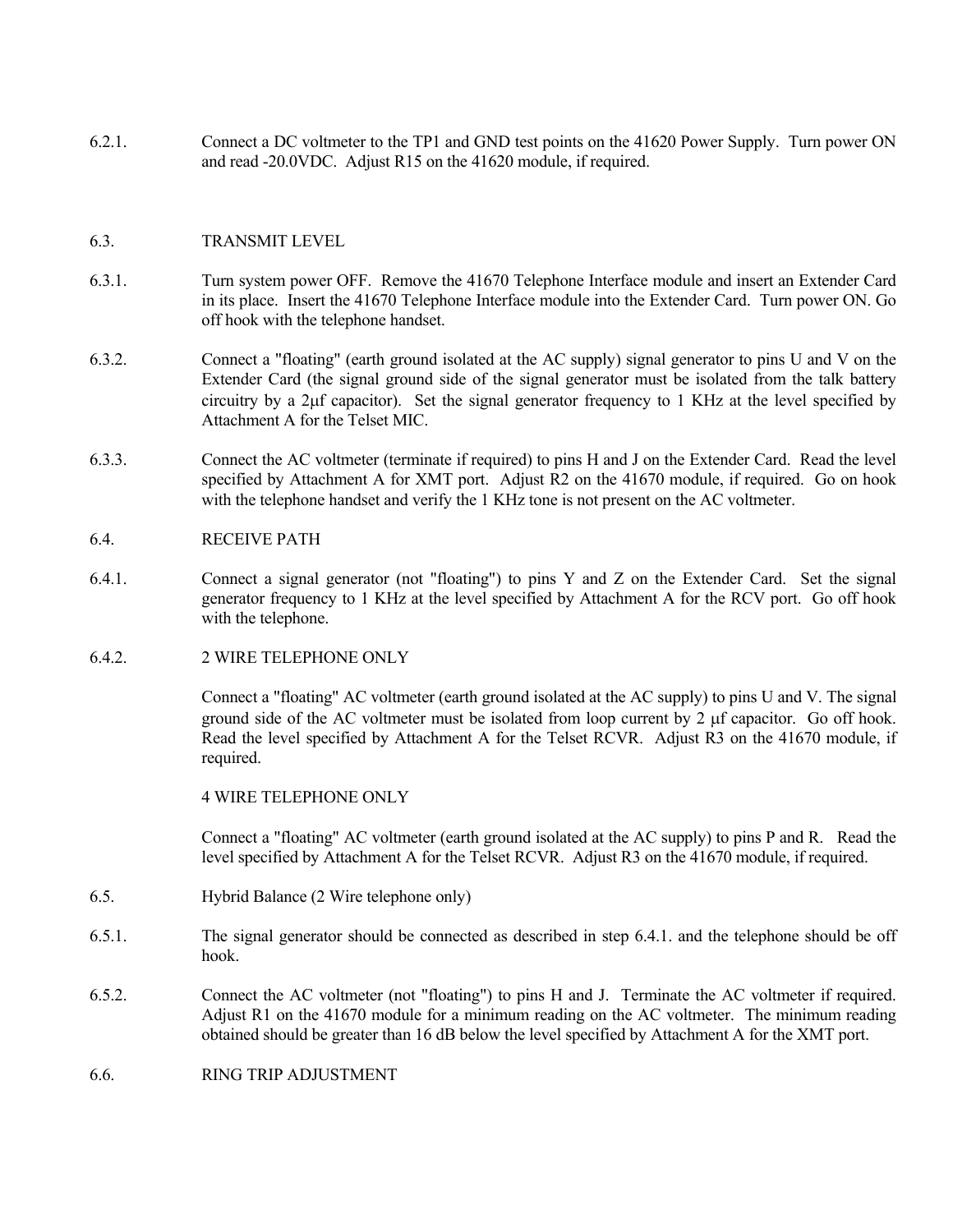## **CAUTION:**

 Do not touch the circuitry of the Telephone Interface or the Extender Card while the ring generator is active. The ringing voltage is hazardous and may cause injury.

- 6.6.1. Go on hook with the telephone handset. Enable the ring generator by connecting a clip lead between pin B and pin M on the Extender Card. The telephone should ring with a steady on/off duty cycle.
- 6.6.2. Go off hook with the telephone while it is ringing and verify that the ringing stops immediately. There is no adjustment for the ring trip level.

 Turn power OFF. Remove the Extender Card and 41670 module. Re-install the 41670 module in the system.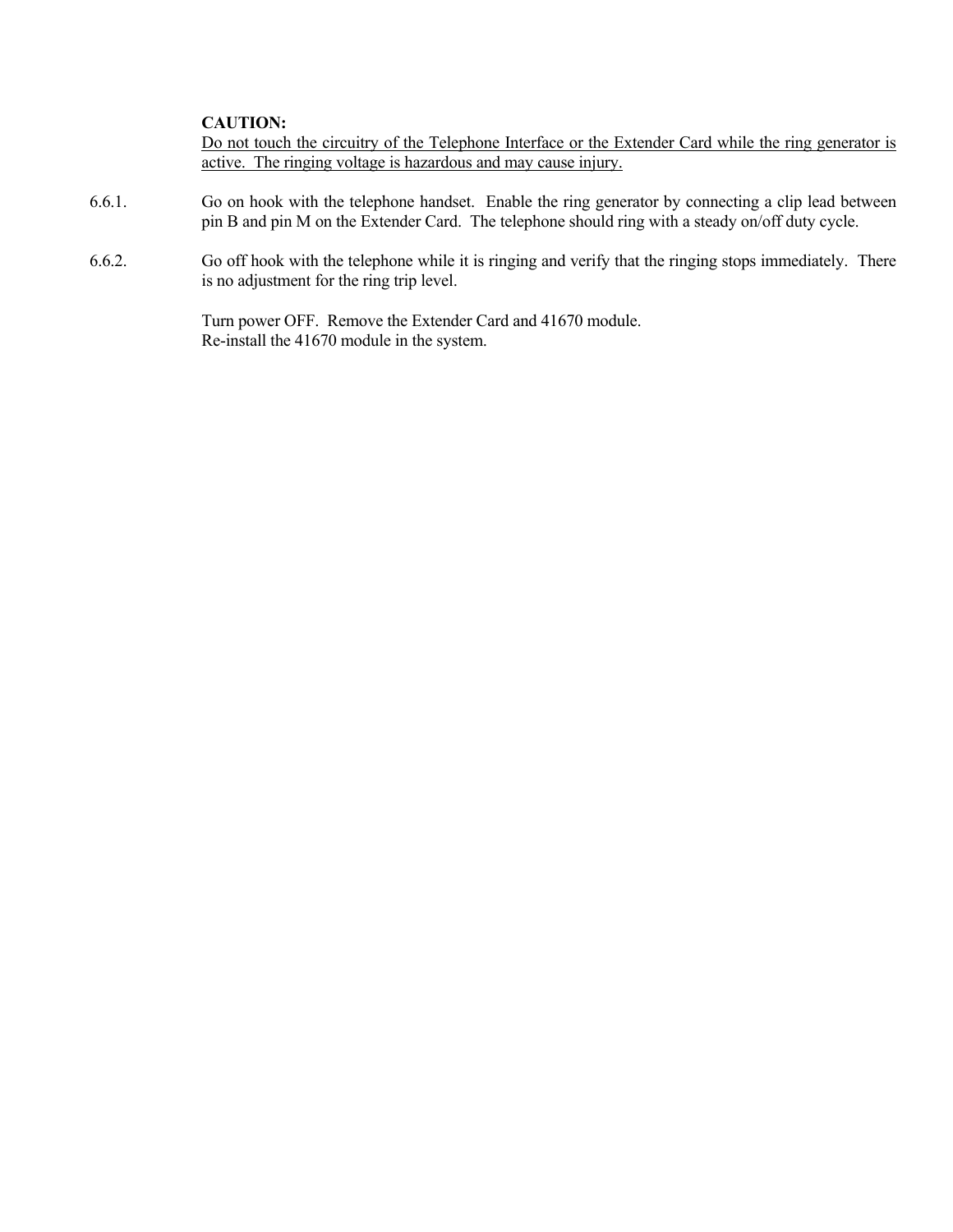### **41620 REGULATED POWER SUPPLY**

## **UNIT DESCRIPTION, ISSUE 08 P3**

# 1. **REFERENCES**

1416-1202 Regulated Power Supply Schematic

### 2. **GENERAL**

 The Raven 41620 Regulated Power Supply provides a regulated -20 Volt DC (@ 1.2A max.) output from an unregulated supply.

 The 41620 has two input power options available. The 41620-01 regulates an input voltage ranging from -24 to –56 VDC. The 41620-02 provides a regulated output from either a 110 VAC or a 220VAC (50/60Hz) source.

 The 41620 provides foldback current limiting at an output current of approximately 1.2 amperes. The 41620 can be modified at the factory to increase the maximum output current if required. Included on the 41620 is an ON/OFF power switch and a fuse in series with the input. The output is factory set at –20 VDC but is adjustable from –18 VDC to –24 VDC.

## 3. **SPECIFICATIONS**

| <b>Input Voltage</b><br>Option -01<br>Option -02 | $-24$ VDC TO $-56$ VDC<br>110 VAC or 220 VAC (50/60 Hz)                                   |
|--------------------------------------------------|-------------------------------------------------------------------------------------------|
| <b>Output Voltage</b>                            | -20 VDC regulated<br>$-18$ VDC to $-24$ VDC adjustment range                              |
| <b>Output Current</b>                            | 1 ampere $\omega$ -20 VDC foldback current<br>limiting occurs $\omega$ approximately 1.2A |
| <b>Output Voltage Ripple</b>                     | $\leq$ 75 mv (full load)                                                                  |

## 4. **THEORY OF OPERATION**

 Power input to the 41620 is derived from either a -24 to –56 VDC source in the 41620-01 version or from a 110VAC or 220VAC 50/60Hz source in the 41620-02 version.

4.1. 41620-01 DC OPTION

 The DC input voltage is applied between pins R, S, (optionally pin D or pin N) and Ground (pin B) through CR8, fuse F1, power switch S1 and the "DC" strap. The input voltage is then applied to the emitter of the series pass transistor Q1 via R9.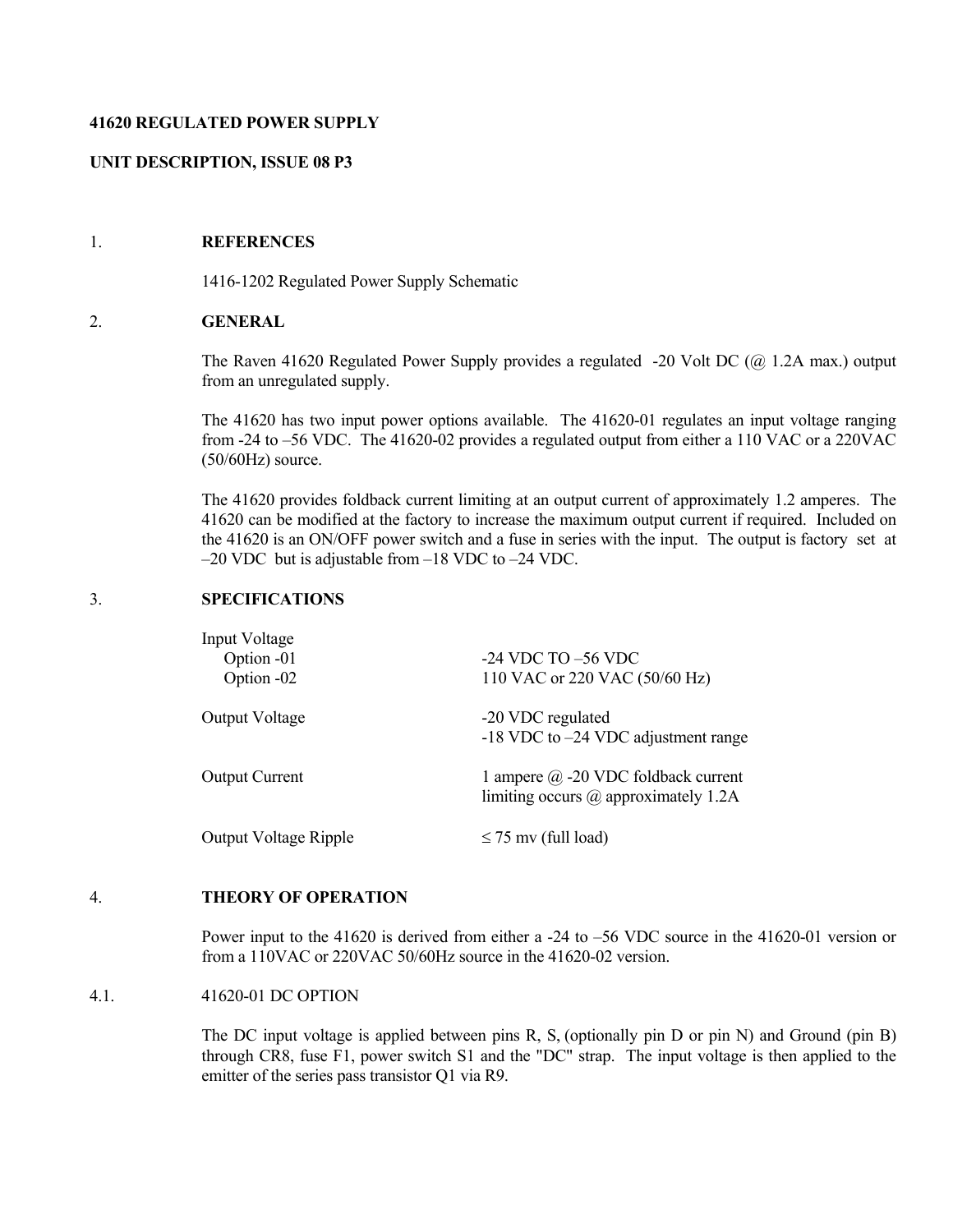## **UNIT DESCRIPTION, ISSUE 08 P1**

### 4.2. 41620-02 AC OPTION

 The AC input is applied to pins U and W with the external ground connected to pin Y or Z. The input voltage completes the circuit through "AC" strap, fuse F1 and power switch S1 to the primary of transformer T1. T1 steps down the incoming 110 VAC or 220 VAC to a nominal 32 VAC.

 The 32 VAC is full wave rectified by the silicon bridge rectifier CR1. Capacitor C1 helps eliminate the ripple component on the unregulated DC. The unregulated DC is applied to the emitter of the series pass transistor Q1 via R9.

### 4.3. DC REGULATOR

 U1 is a 723 Integrated Circuit voltage regulator which provides a regulated output to the base of transistor Q2. Q2 provides the current drive to the base of the series pass transistor Q1.

Resistors R11 and R12 form a voltage divider that is referenced to the  $-20$  V regulated output and driven by the "Voltage Reference Output" of the 723. This combination provides a voltage that is fixed in reference to the –20 V regulated output. This voltage drives the "Inverting Input" of the 723. The voltage for the "Non-inverting Input" of the 723 is determined by the setting of R15 in combination with R13 and R14. R15 is used to adjust the –20 V regulated output, which can be monitored at TP1. Both R15 and TP1 are near the switch at the front of the board for easy access.

### 4.4. FOLDBACK CIRCUITRY

 R9, R1, R2, and Q4 comprise a current sensing circuit and determine when foldback occurs. R5 and R6 provide a reference voltage to the inverting input of comparator U2.

 A –16 VDC supply is derived from the input voltage via R8, CR2, and C3 to power comparator U2. R3, R4, and CR4 provide a secondary reference voltage to the inverting input of comparator U2. These components insure control over the foldback circuitry even when the regulated output voltage drops to 0.

When the output current exceeds 1.2A, transistor Q4 will turn on, causing the output of comparator U2 to switch. This turns transistor Q3 on which turns transistor Q2 off and limits current flow through the series pass transistor Q1. Diode CR5 protects the output of the 723 regulator when foldback occurs.

4.5. CR7 is a "Power On" LED indicator. This LED will be illuminated when the 41620 is turned ON and the regulated output voltage is present.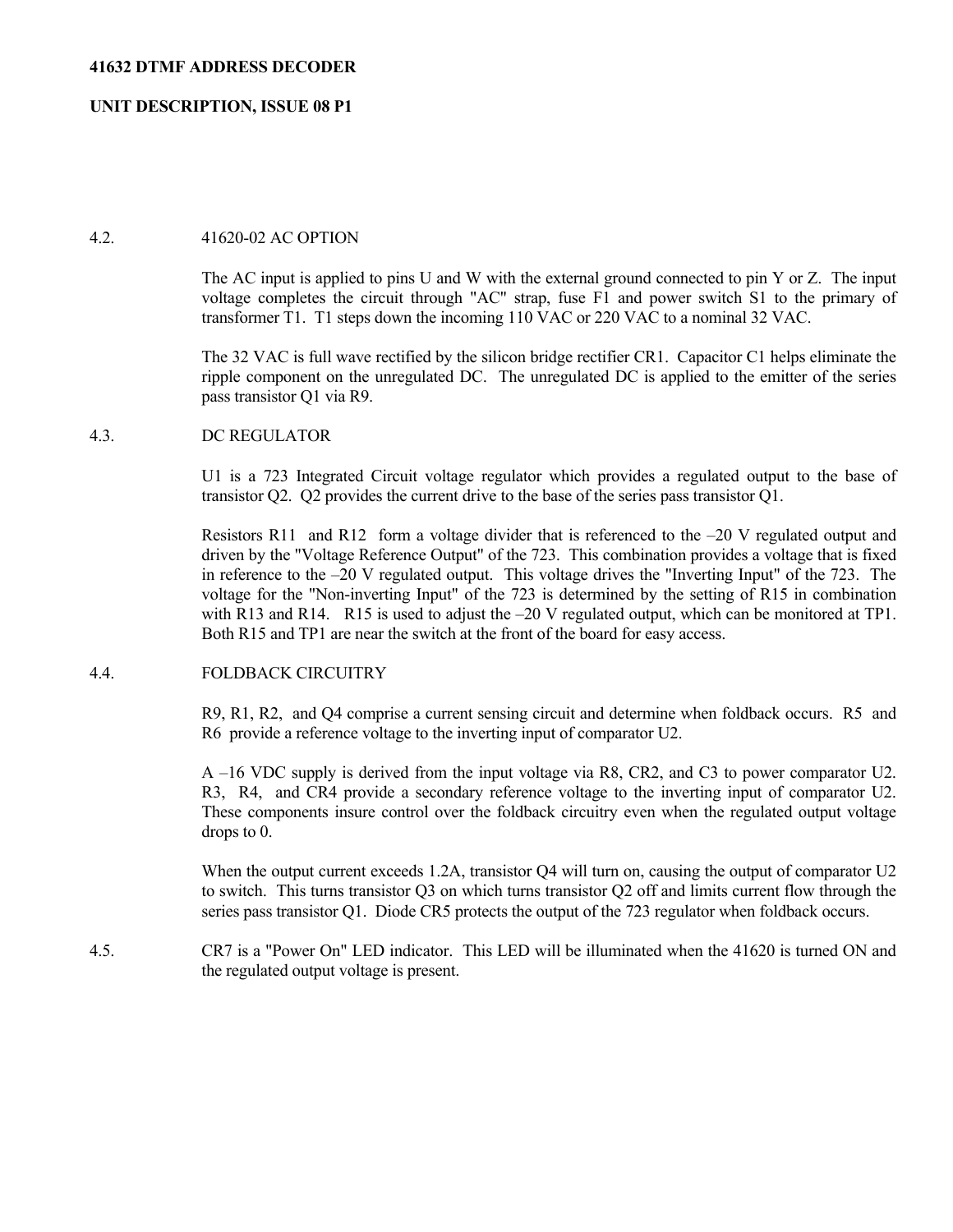### **41632 DTMF ADDRESS DECODER**

## **UNIT DESCRIPTION, ISSUE 08 P1**

### 1. **REFERENCES**

1416-1320 DTMF Address Decoder Schematic

## 2. **GENERAL**

- 2.1. The Raven 41632 DTMF Address Decoder provides 2 of 7 or 2 of 8 DTMF tone detection for one, two, three, or four digit addressing. For call decoding, digit selection is performed by setting DIP switches (up to four) to respond to the desired digits. A strap selectable interdigit timeout sets the allowable delay time between correct digits. To prevent loading of the receive line, the input to the 41632 module is a balanced high impedance input.
- 2.2. Two Correct Address outputs are provided. One Correct Address output resets after a strap selectable time period (interdigit/ring-time timeout) or an external reset ("\*" or "#"). The second Correct Address output can only be reset by an external reset, or optionally, the DTMF ALL CLEAR (#).
- 2.3. The DTMF ALL CLEAR (#) and ALL CALL (\*) tone pairs have outputs provided. The ALL CALL can be used in two ways. (1) Selecting an ALL CALL tone pair for more than one second allows the ALL CALL output to go active for the duration of the tone. (2) Selecting an ALL CALL tone pair for less than one second allows the ALL CALL (\*) tone to be a generic digit. This allows for group call capabilities (i.e. addresses 121, 122, 123, and 124 would be considered correct addresses when the 41632 module receives the tone sequence 1-2-\*).

## 3. **SPECIFICATIONS**

| -20VDC $\omega$ 50mA max.             |
|---------------------------------------|
|                                       |
| $0^{\circ}$ to 50 °C                  |
| $-20^{\circ}$ to $+85^{\circ}$ C      |
| 0 to 95%, non-condensing              |
|                                       |
| $100KΩ$ ( $a)$ 1KHz                   |
| $-25$ dBm minimum to $+6$ dBm maximum |
| 40mSec.                               |
| 12dB minimum                          |
| Active Ground                         |
|                                       |
| $\pm 1.5\%$                           |
| $\pm 10$ dB                           |
| 40mSec.                               |
| $-23$ to $+7d$ Bm                     |
|                                       |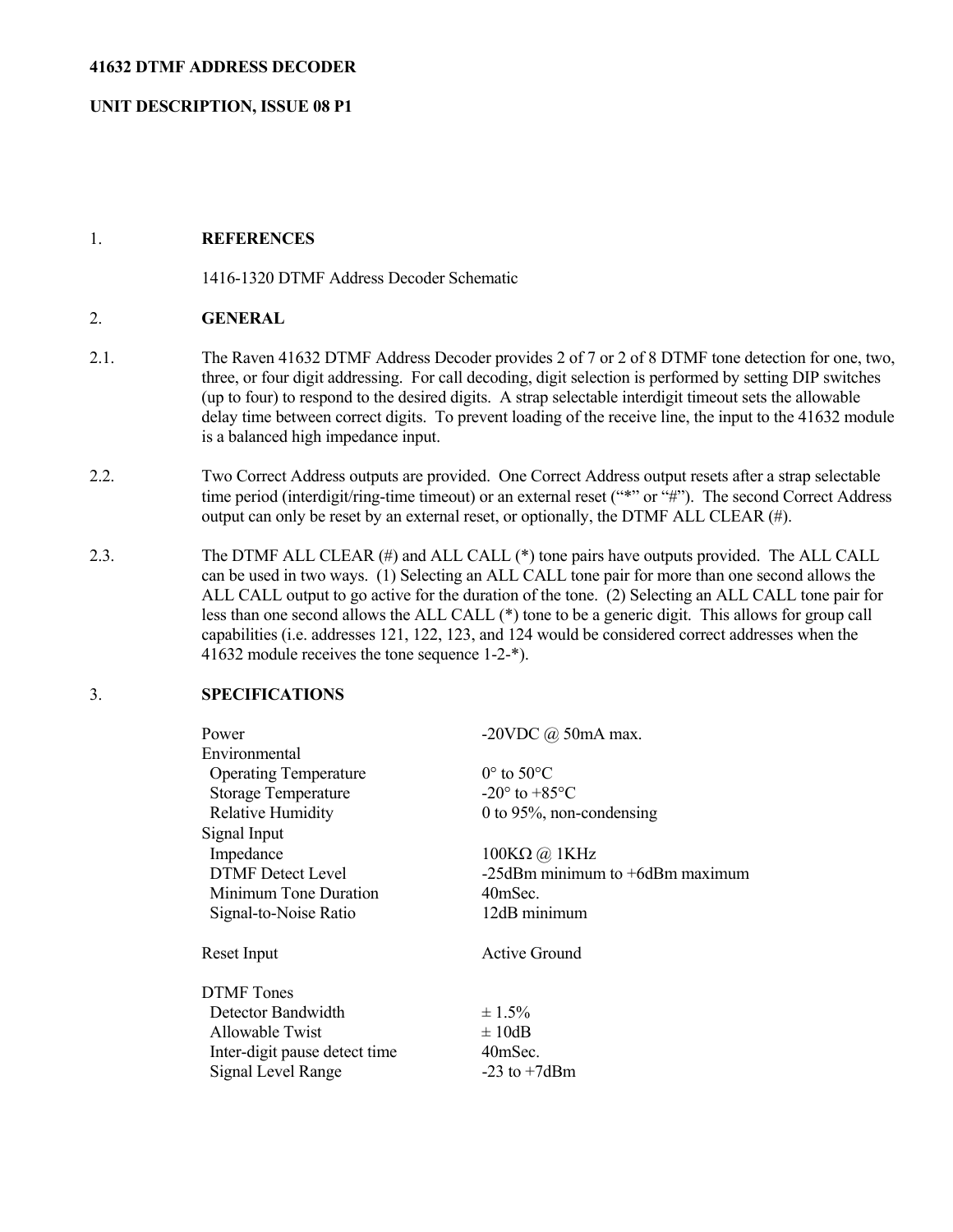| Timers<br>Inter-Digit Timeout and Ringtime<br><b>Timed Correct Address Delay</b> | Minimum $=$ 4.7 seconds<br>Maximum $= 1$ min. 15 sec.<br>Minimum $=$ 37 mSec.<br>Maximum $= 2.4$ seconds |
|----------------------------------------------------------------------------------|----------------------------------------------------------------------------------------------------------|
| Wrong Digit Holdoff                                                              | $Minimum = .25 seconds$<br>$Maximum = 19$ seconds                                                        |
| Outputs<br>ALL CALL, ALL CLEAR, Correct<br>Address $1 & 2$<br>Wrong Digit        | Open Collector, ground when active<br>Open Collector, -20V when active                                   |
| Logic "1"<br>Logic "0"                                                           | Ground<br>-5VDC                                                                                          |

### 4. **ADDRESS DIGIT PROGRAMMING**

 The 41632 DTMF Address Decoder detects and utilizes Dual Tone Multi-frequency (DTMF) signals to provide selective address decoding functions. DTMF signals are unique tone pairs generated by standard Touch Tone encoder arrays. Each button on a Touch Tone encoder is identified by the pair of frequencies generated when the button is pushed. Four low-group frequencies correspond to the four rows of buttons, and four high-group frequencies correspond to the four columns. The fourth column (1633Hz) is typically used only in special control applications.

|        |        |        | А             | 697Hz |                  |
|--------|--------|--------|---------------|-------|------------------|
| 4      |        | n      | В             | 770Hz |                  |
| 7      |        | Q      | $\mathcal{L}$ | 852Hz | <b>LOW GROUP</b> |
| $\ast$ |        | #      | נו            | 941Hz |                  |
| 1209Hz | 1336Hz | 1477Hz | 1633Hz.       |       |                  |

HIGH GROUP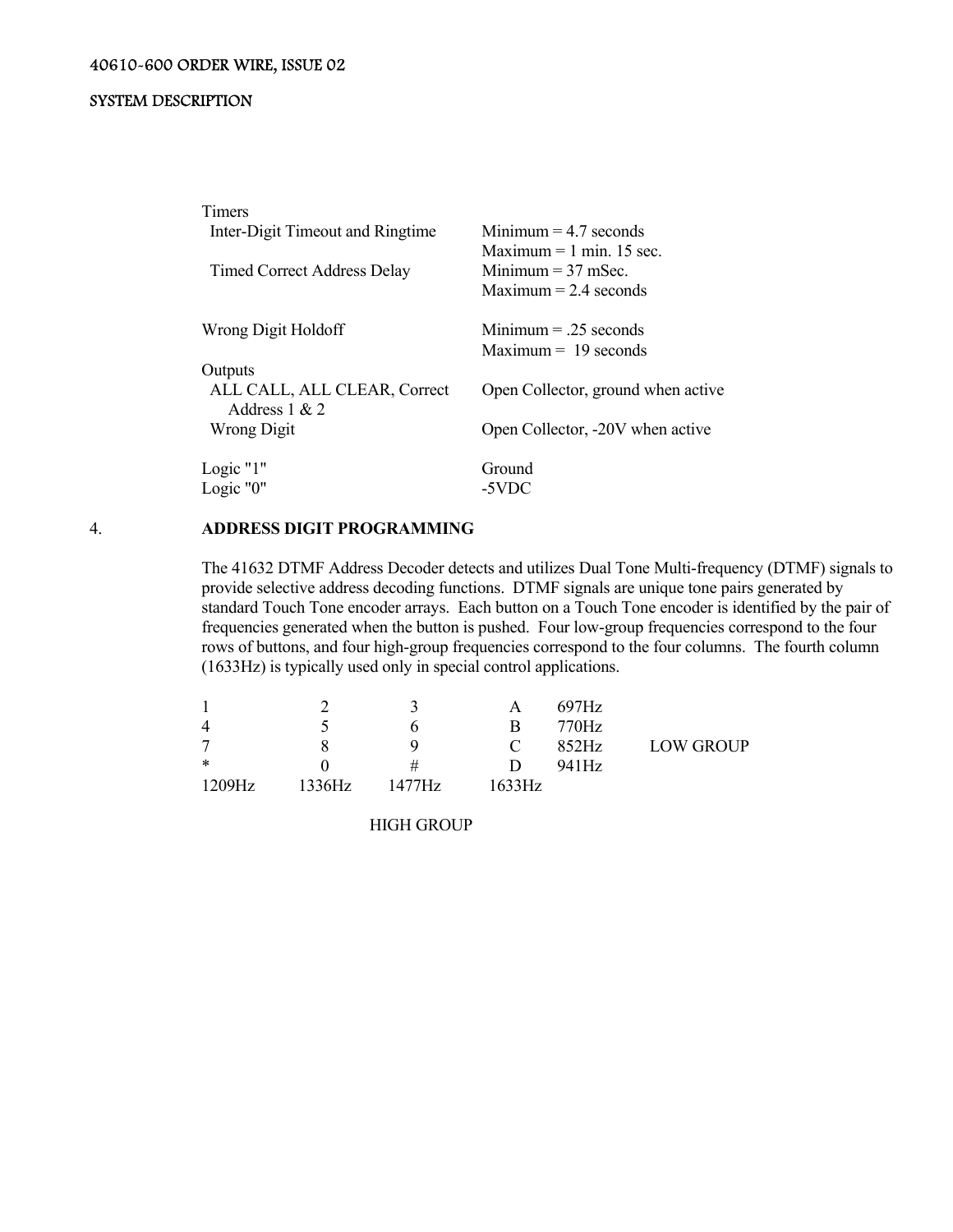To program the 41632 DTMF Address Decoder, determine the number of digits to be used (one, two, three, or four) and install the appropriate strap (CA 2) or set the switch SW5 (CA 1):

|                                                         | Correct Address 1                                                    | Correct Address 2                            |  |
|---------------------------------------------------------|----------------------------------------------------------------------|----------------------------------------------|--|
| One digit Code:<br>Two digit Code:<br>Three digit Code: | SW <sub>5</sub> switch 1<br>SW <sub>5</sub> switch 2<br>SW5 switch 3 | CA 2 DIGIT 1<br>CA 2 DIGIT 2<br>CA 2 DIGIT 3 |  |
| Four digit Code:                                        | SW5 switch 4                                                         | CA <sub>2</sub> DIGIT <sub>4</sub>           |  |

 Four DIP switches labeled SW1 (1st Digit), SW2 (2nd Digit), SW3 (3rd Digit) and SW4 (4th Digit) are the correct address programming switches. The 4 individual switch positions on each switch correspond to the code from the DTMF tone detector U4. Refer to the table below for digit programming information.

#### $0 = \text{off}$ ;  $1 = \text{on}$

| <b>DTMF</b> | <b>Switch Position</b>                | <b>DTMF</b> | <b>Switch Position</b>   |
|-------------|---------------------------------------|-------------|--------------------------|
| Digit       | $\overline{3}$<br>2<br>$\overline{4}$ | Digit       | 3<br>2<br>$\overline{4}$ |
|             | $\theta$<br>$\theta$<br>$\bf{0}$      | 9           | $\theta$<br>$\theta$     |
| 2           | $\theta$<br>O<br>O                    | O           | O                        |
| 3           | $\theta$<br>$\theta$                  | *           |                          |
| 4           | $\theta$<br>0<br>0                    | #           | $\theta$<br>$\theta$     |
| 5           |                                       | Α           |                          |
| 6           | $\theta$                              | В           |                          |
|             |                                       |             |                          |
| 8           | 0                                     |             | 0                        |
|             |                                       |             |                          |

 For example, if the address code of 357 is to be detected, either SW5 switch 3 is selected and/or CA 2 DIGIT 3 is installed. Set the switches on SW1 to correspond to the DTMF digit 3 (1100). Set the switches on SW2 to the DTMF digit 5 (1010). SW3 will be set to correspond to the DTMF digit 7 (1110). SW4 can be set to anything as its setting is ignored in this example.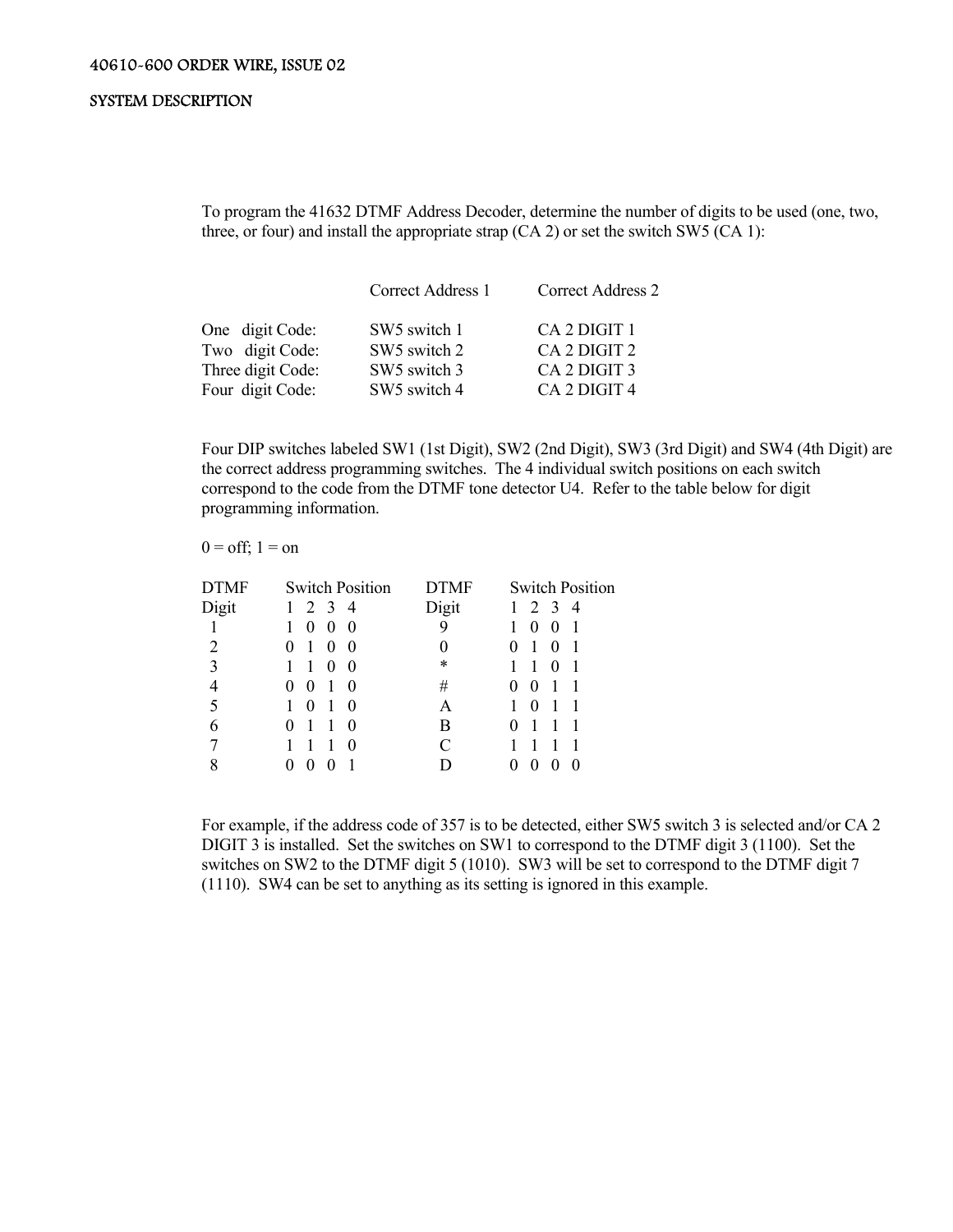## 5. **THEORY OF OPERATION**

### 5.1. DTMF Tone Detection

 The input signal enters the 41632 module on pins D and E and is routed to the input buffer U3A-U3C. Input buffer U3 is high impedance and converts the signal to a single ended format. The signal is then routed to the input of the DTMF detector (U4). U4 detects the DTMF tones. When a valid DTMF tone pair is detected, U4 brings its strobe (pin 15) high, and sets its data lines (Q0, Q1, Q2, and Q3) to the corresponding DTMF tone pair.

### 5.2. TIMING FUNCTIONS

U2 is a binary ripple counter with an R-C oscillator on its input. The output of U2 (pin 1) is approximately 27Hz, and connects to another binary ripple counter (U1). U1 divides the 27Hz clock in binary steps and provides the resultant frequencies to its Q outputs. The frequencies are used to create the interdigit timeout/ring time, and the enable delay. When the 41632 is in the idle state, U1 is continuously being clocked and stepping through its Q outputs. When a correct digit is detected, U1 is reset to zero to initialize the timing sequence.

 The ENABLE DELAY straps are used to enable the Correct Address 1 output (pin F). The INTERDIGIT TIMEOUT/RINGTIME straps provide two functions. The first function is used to set the timeout between valid digits. The second function is used to set the time the Correct Address 1 (pin F) remains active. Only one strap is installed for the interdigit/ringtime. For example, if an interdigit timeout is strapped for 4.7 seconds, then the correct address 1 output (pin F) will remain active for 4.7 seconds.

### 5.3. ADDRESS DETECTION

 DIP switches SW1, SW2, SW3 and SW4 are used to select the digits to be recognized as the correct address. SW1 selects the first digit, SW2 selects the second digit, SW3 selects the third digit, and SW4 selects the fourth digit. The four positions on the switch correspond to the DTMF code. Refer to section 4 of this description for specific information on correct address programming.

 Octal counter (U12) provides a sequencing logic high (ground) on one of its eight Q outputs, five of which are used. When U12 is reset, either from an interdigit timeout, wrong digit, or an external reset (pin R), its Q0 output (pin 2) is at logic high. Output Q0 enables U11, a four bit selector via U8A, and selects the data present on its X inputs (SW1). This data is presented at Exclusive NOR gate U9.

 When a DTMF digit is detected, U4 brings its strobe active (high), enabling U18, sections A, B, C, and D, and places the DTMF code on its data outputs. These data outputs connect to the Exclusive NOR, U9.

 If the data from U7 or U11 (SW data) and U4 (DTMF tone received data) agree, then the DTMF tone is a correct digit. All outputs of U9 are high causing the output of U13A to go high. The output of U13A connects to AND gate U18A, through diode CR2. The output of U18A connects to the CLOCK input of U12. When the correct digit is detected, U18A output goes low. When the tone ends, U18A goes high, causing U12 to clock to Q1, and U1 to reset. If the CA 2 DIGIT 1 strap is installed, U17B is set, causing transistor Q4 to turn on (pin N, CORRECT ADDRESS LATCHED). Likewise, if the CA 1 SW5 switch 1 is ON, the data input of U17A is set high. As the output of U1 (ENABLE DELAY strap)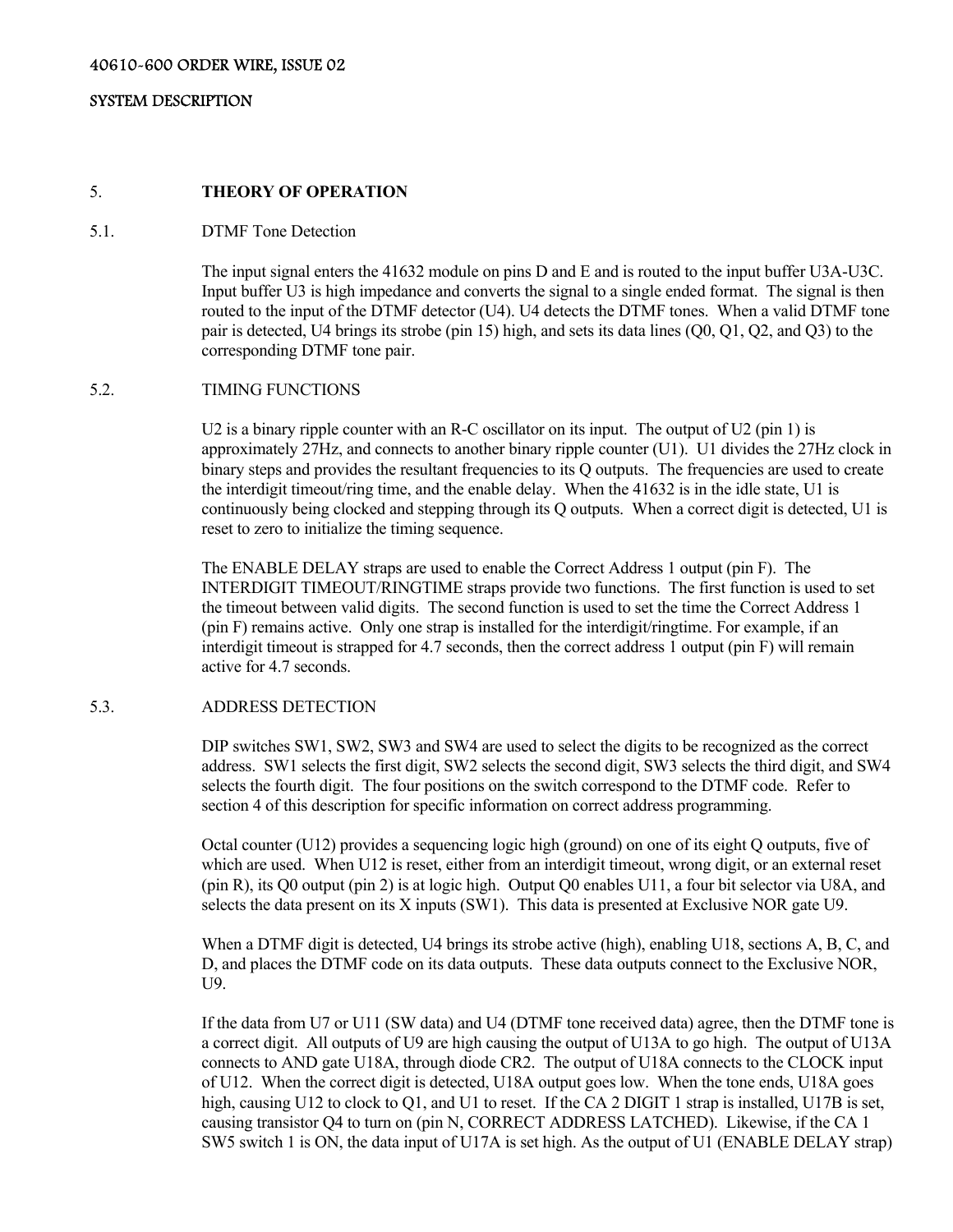goes high, the data is latched into U17A, causing Q1 to turn on (pin F, CORRECT ADDRESS 1). For each correct digit detected, U12 is clocked, enabling the different switches (SW5 switch 2, 3, and 4).

 If the data from U7 or U11 (SW data) and U4 (DTMF tone received data) disagree, then the DTMF tone is a wrong digit. If any output of U9 is low, it will cause the output of U13A to stay low. When the wrong digit is detected, U18A output stays high. The output of U18A connects to U18B. The output of U18B goes through time delay R16 and C25, and is inverted by U14C. The output of U14C clocks a high into latch U16A. The output of this latch enables counter U6. During the strap selected wrong digit hold-off period the correct address digit counter U12 and the timed correct address latch (U17A) are held reset. If another DTMF strobe is detected during the hold-off period, the counter will be reset and the hold-off period starts over. When the counter reaches the strap selected time period the latch U16A is reset and the correct address digit counter and the timed correct address latch are enabled. The latch U16A can also be cleared by an "ALL CLEAR" or "RESET" condition which will reset & disable the counter U6.

 The wrong digit function is disabled while Q1 is on (pin F, CORRECT ADDRESS 1) by the path through CR9 and ST6 to correct address latch (U17A) pin 1. This prevents turning off correct address if another DTMF key is pressed. To defeat this feature remove strap ST6.

 The wrong digit hold-off signal is OR'd with the "RESET" signal so that U12 and U17A are also reset by a "RESET" condition.

- 5.4. The ALL CLEAR (#) tone pair has an open collector output. When the ALL CLEAR tone is detected, U18D goes low, turning on transistor Q2 (pin K ALL CLEAR). U15A also resets the wrong digit holdoff timer, U6.
- 5.5. The ALL CALL (\*) tone pair has two functions. (1) If the ALL CALL tone pair is present for less than 1 second, then the tone is considered a correct digit if the Group Call option -02 is installed. When the ALL CALL tone is detected, U10A goes high. The output of U10A connects to U18A through diode CR3. The procedure occurs the same as a correct digit as described above. (2) If the ALL CALL tone pair is present for more than 1 second, U19B times out enabling U20C. The output of U20C goes low, turning on transistor Q3 (pin L ALL CALL). When the ALL CALL tone goes off, U20A goes high, resetting U12 and U17B.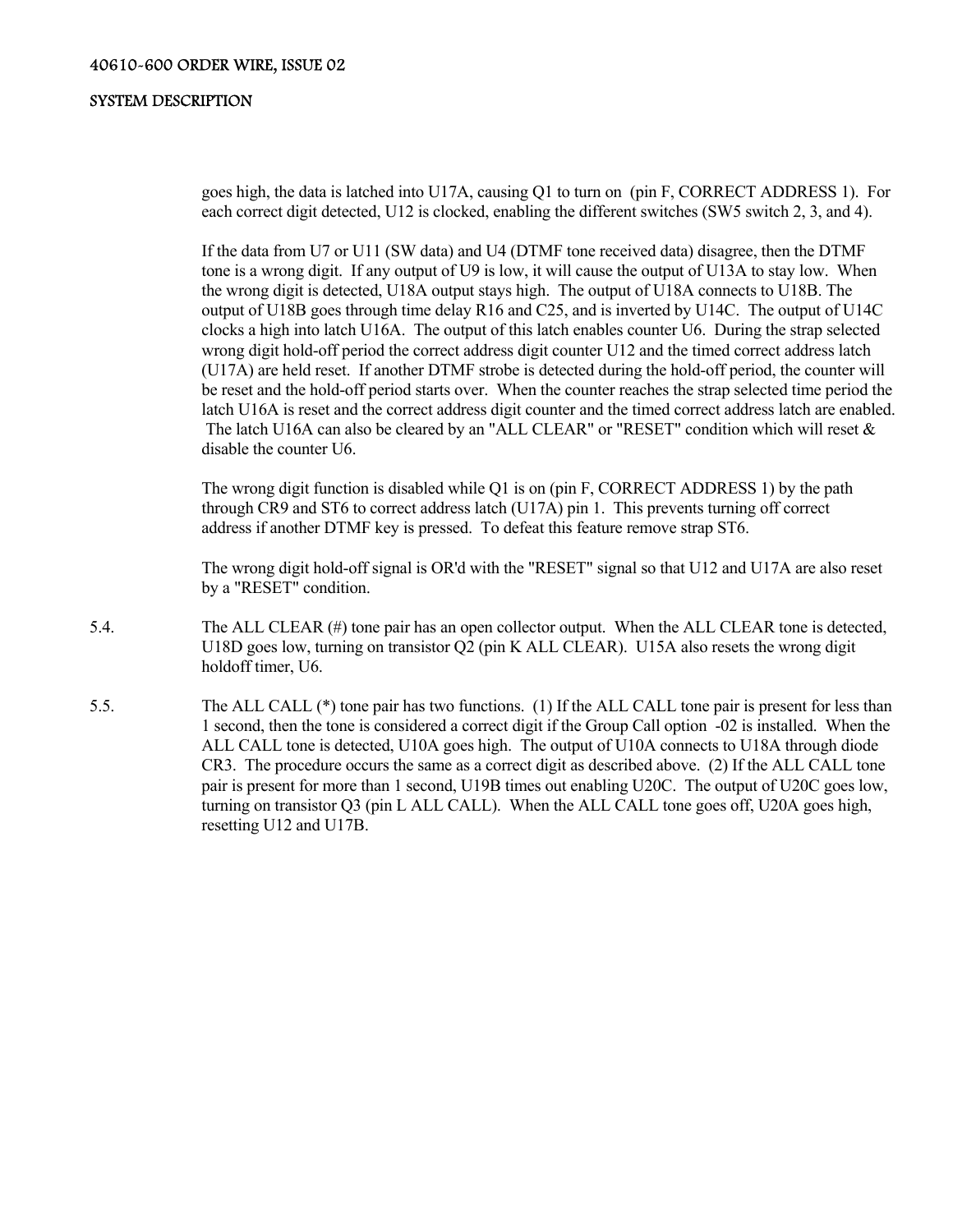# 5.6. ALL CLEAR RESET OPTION -01

 If the ALL CLEAR reset option is installed, the 41632 will reset the interdigit timer (U12), the Correct Address 2 output (pin N), the Correct Address 1 output (pin F), the wrong digit latch U16A, and the wrong digit hold-off timer U6 upon the receipt of the DTMF digit ALL CLEAR.

### 5.7. GROUP CALL OPTION -02

 This allows the caller to contact more than one Order Wire at the same time by using a (\*) as a "wild card". For instance, by dialing 12\*\*, all 4 digit phone numbers with 12 as their first two digits would ring.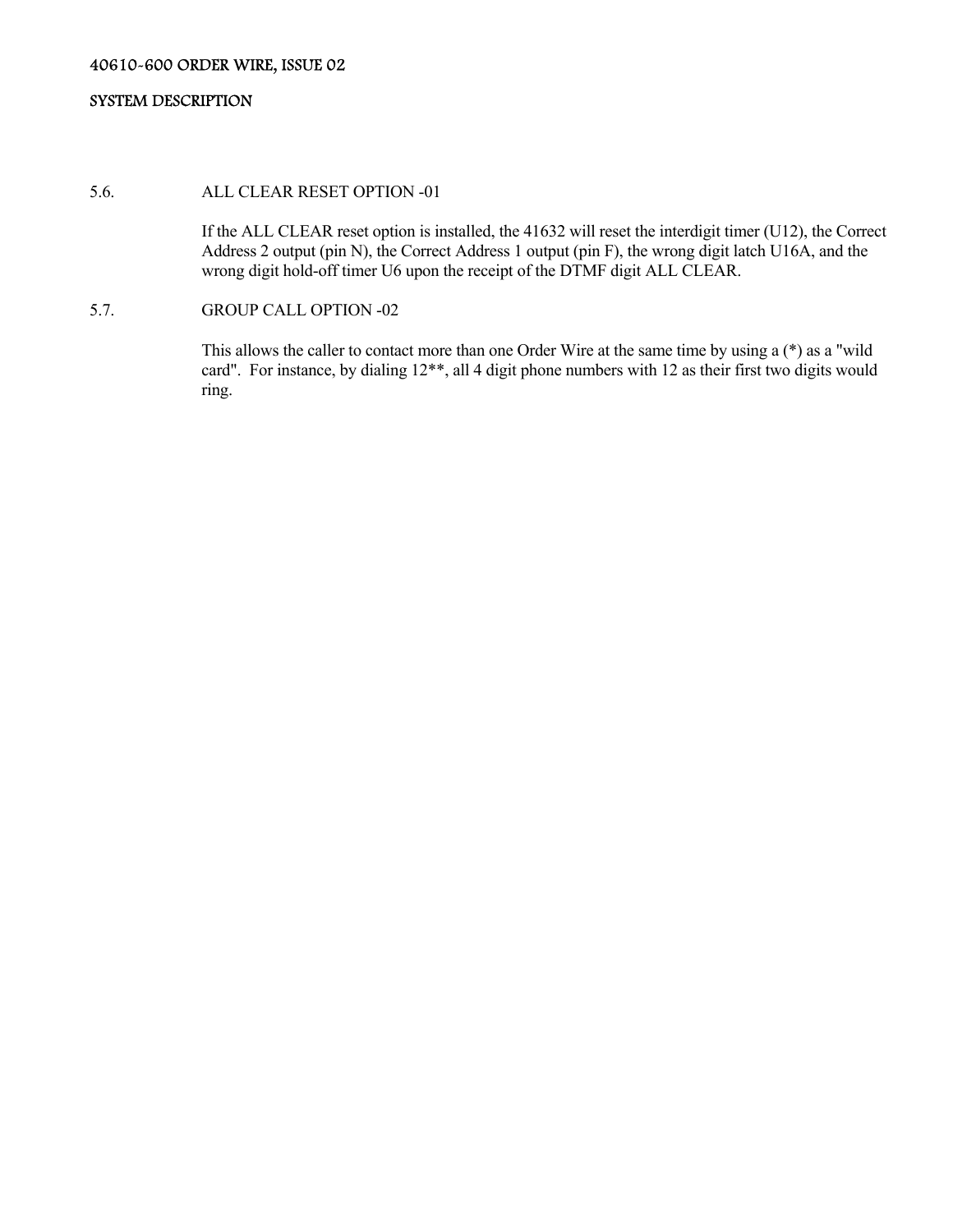### **41670 TELEPHONE INTERFACE MODULE UNIT DESCRIPTION, ISSUE 12 P1**

### 1. **REFERENCES**

 1416-1706 Telephone Interface Schematic 1416-8706 Telephone Interface Block Diagram

# 2. **GENERAL DESCRIPTION**

 The Raven 41670 Telephone Interface module provides the interface between a 4-wire port and touch tone Telset. The 41670 module can interface to either a 2-wire or 4-wire phone. The levels of the transmit and receive paths of the 4-wire port are each adjustable over a 23 dB range. Loop current circuitry provides talk battery to the Telset. A single set of Form C contacts are provided for M-Lead purposes and either a positive or negative E-Lead may be used to initiate ringing. The 41670 module also provides a timed "acknowledgment" output upon receipt of an incoming call along with ringback tone to the 4-wire transmit port. A ring voltage generator is also supplied.

# 3. **SPECIFICATIONS**

| Power requirements           | $-20$ VDC                                        |
|------------------------------|--------------------------------------------------|
|                              | 50 ma idle                                       |
|                              | 250 ma max. (ringing one phone)                  |
| Environmental                |                                                  |
| <b>Operating Temperature</b> | $0^{\circ}$ C to 50 $^{\circ}$ C                 |
| <b>Storage Temperature</b>   | -40 $\rm ^{o}C$ to 80 $\rm ^{o}C$                |
| <b>Relative Humidity</b>     | $0\%$ to 95% non-condensing                      |
| M-Lead and E-Lead            |                                                  |
| M-Lead Contacts              | Single Form C                                    |
|                              | 1A @125VAC or 2A @ 30VDC                         |
| E-Lead Inputs                | Normally open                                    |
|                              | Enabled by: GND @ Pin M                          |
|                              | -12 to -24VDC $@$ Pin L                          |
|                              | GND @ Pin K for All Call                         |
| Voice Paths                  |                                                  |
| <b>Transmit Level</b>        | $-16$ to +7 dBm @ 600 $\Omega$                   |
| Receive Level                | -16 to +7 dBm ( <i>a</i> ) 600Ω                  |
| Ringback Level               | -20 dBm0 (nominal)                               |
| 2-Wire Level                 | 0 dBm (nominal) $600/900\Omega$                  |
| 4-Wire Level                 |                                                  |
| <b>MIC</b>                   | 0 dBm (nominal)                                  |
| <b>RCVR</b>                  | -16 dBm (nominal)                                |
| <b>Frequency Response</b>    | $+1$ dB, $-3$ dB 300 Hz to 3400 Hz (ref 1000 Hz) |
|                              |                                                  |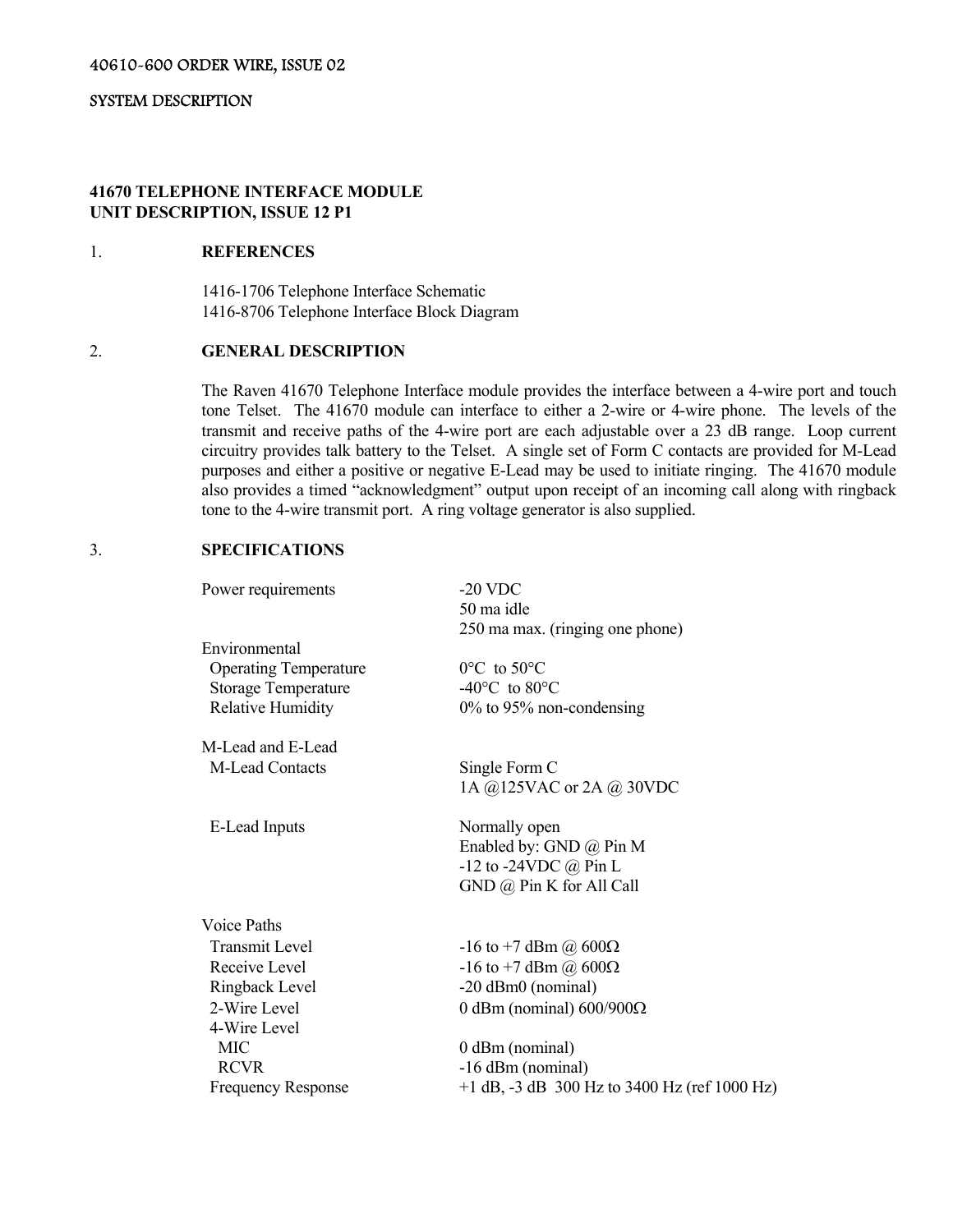#### 4. **THEORY OF OPERATION**

- 4.1 4-WIRE PORT
- 4.2 Transformer T1, operational amplifier U1-A, and their associated components provide a balanced receive input on pins Y and Z. The gain of the amplifier is adjusted with potentiometer R3. When interfacing to a 4-wire Telset, U1-A drives the Telset receiver via pins P and R. When interfacing to a 2-wire telephone, U8, Q6, Q7 and associated circuitry provide a balanced output to drive the Telset receiver via pins U and V.
- 4.1.2. Operational amplifier U1-B is the 4-wire transmit amplifier with level adjustment provided by potentiometer R2. Transformer T2 is driven by the output of U1-B and provides a balanced output on pins H and J. Relay K2 establishes the transmit path from the Telset when off hook and allows signals to pass from the microphone of the Telset, via pins U and V, to U1-B. When the Telset is on hook, relay K1 opens the transmit path to prevent spurious signals from being transmitted.
- 4.1.3. An auxiliary output is available when ST-1 and ST-2 are installed. This is a single-ended output that is driven by the 4-wire receive amplifier U1-A. The auxiliary output can be used to drive other modules that do not have transformer coupled inputs for common-mode noise rejection (such as the 41632 DTMF Address Decoder).
- 4.2. HYBRID BALANCE CIRCUITRY
- 4.2.1. U1-C, U8, Q6, Q7 and their associated components comprise a balanced network to match the impedance of a 2-wire Telset. The balance network provides phase cancellation of the received signals for the transmit port, thus attenuating the signal echoed back on the 4-wire port. The network balance is adjusted by potentiometer R1.

The balanced network circuitry is not used with 4-wire Telsets.

- 4.3. LOOP CURRENT SUPPLY
- 4.3.1. U8-C, U8-D, Q6, Q7 and their associated components comprise a self balancing constant current source. This circuitry provides talk battery to the Telset for the microphone and DTMF oscillator.
- 4.3.2. Off hook detection is performed by Q8. If the Telset is taken off hook during ringing, increased tip current is detected by U10, which triggers U2-A to disable the ring generator. Once the ringing is disabled, Q8 will detect loop current and establish the off hook condition.

 Once the off hook condition is established, relay K1 is closed via Q8 and Q2. This allows MIC signals present on the Telset to be transmitted, as well as disabling the ringing circuitry.